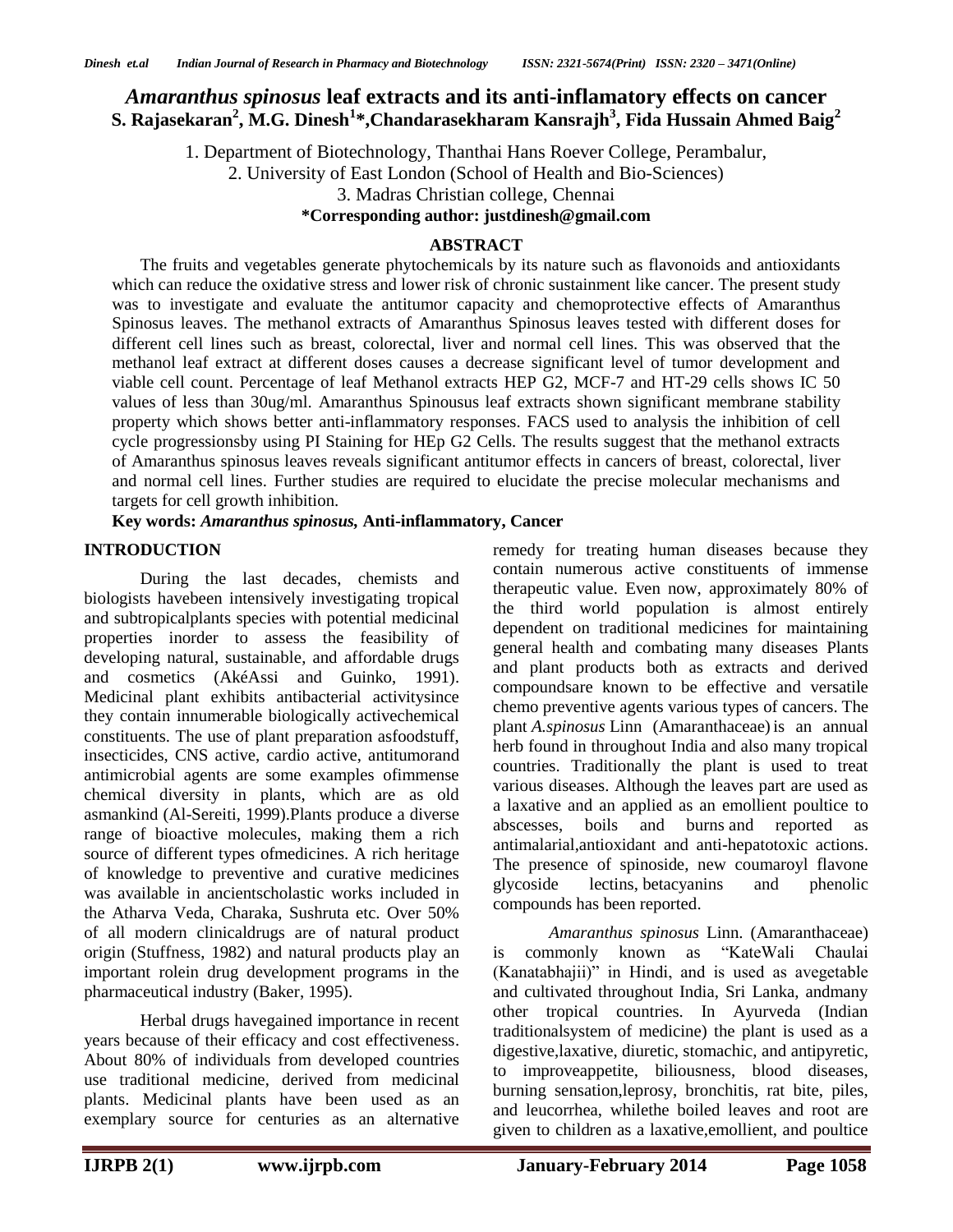for abscesses, boils, and burns (Kirtikar & Basu, 2001). The leaves are usedto treat rheumatic pain, stomach-ache, eczema, gastroenteritis,gallbladder inflammation, boils, abscesses, snakebite, colic menorrhagia, and arthritis. *Amaranthus spinosus* is also used as an anti-inflammatory, antimalarial, antibacterial,antimicrobial, antidiuretic, and antiviral agent and in hepatic disorders (Olajide, 2004; Stintzing, 2004 ).

*A. spinosus* were identified as amaranthine, Isoamaranthine, Hydroxycinnamates, Quercetin, and Kaempferol Glycosides (Hilou, 2006; Rastogi & Mehrotra, 1999; Srinivasan, 2005; Stintzing, 2004). The plant has a high concentration of antioxidant components, high nutritive value due to the presence of fiber and proteins, and a high concentration of essential amino acids, especially lysine (Cao, 1996; Odhav, 2007).

Scientific studies indicate that the promising phytochemicals can be developed from the medicinal plants for many health problems. Moreover, the herbal drugs have gained importance in recent years because of their efficacy and cost effectiveness. These drugs are invariably single plant extracts or fractions thereof or mixtures of fractions/extracts from different plants, which have been carefully, standardized for their safety and efficacy. *Amaranthus spinosus* Linn. (Amaranthaceae) commonly known as Spiny amaranth or Pig weed, is an annual or perennial herb, native to tropical America and found throughout India as a weed in cultivated as well as fallow lands. Though whole plant is used as laxative, the root are regarded as highly specific for colic by Hindu physicians (Sivarajan & Balachandran 1994) and in Madagascar they are considered as laxative (Kirtikar & Basu 1987).Traditionally boiled leaves and roots of *Amaranthus spinosus* are given to children as laxative. However the drug is also used traditionally as diuretic, antidiabetic, antipyretic, anti-snake venum, antileprotic, and anti-gonorrheal (Kirtikar & Basu 1987). In Malaysia, *Amaranthus spinosus* is used as an expectorant and to relieve breathing in acute bronchitis. Some tribes in India apply *A. spinosus* to induce abortion. The *A. spinosus* is reported for its anti-inflammatory properties, effect on hematology, immunomodulatory activity, antiandrogenic activity, anthelmintic properties and effect on biochemical changes in epididymis.

# **MATERIALS AND METHODS**

**Plant material:** *Amaranthus Spinosus leaves* were obtained from Anna medicinal farm, Chennai. The

Leaves were washed with sterile water, dried in shade, finely powdered & stored in air tight bottles.

**Preparation of plant extract:** 25 g of air-dried powder of *Amaranthus Spinosus* leaves was immersed in 100 mL of Methanol in a conical flask. It was incubated at room temperature for 48 hour at 150 rpm in an orbital shaker. The suspension was filtered and concentrated to dryness at  $40^{\circ}$ C in hot air oven. The extract was dissolved in 0.25% Dimethyl Sulphoxide (DMSO, Merck) to a concentration of 100mg/mL.

**Cell lines:** Cells lines representing the most common human cancers (WHO, 2006) were obtained from the King Institute of Preventive Medicine, Chennai. These included the breast adenocarcinoma (MCF-7), the human Liver Adenocarcinoma (HEP G2) , Human Laryngeal cancer cell lines (HEp2) , African Green Monkey Kidney Cell lines (VERO ) and the colon adenocarcinoma (HT-29).

**Phytochemical analysis of plant extracts:**  Phytochemical screening of the extracts was carried out according to the methods described by (Jacob et al., 2011) for the detection of active components like saponins, tannins, alkaloids, phlobatanins, etc.

a) Alkaloids- 1 ml of 1% HCl was added to 3 ml of the extract in a test tube. The mixture was then heated for 20 min, cooled and filtered about 2 drops of Mayer's reagent to1 ml of the extract. A creamy precipitate was an indication of the presence of alkaloids.

b) Tannins- 1 ml of freshly prepared 10% KOH was added to 1 ml of the extract. A dirty white precipitate showed the presence of tannins.

d) Saponins- Frothing test: 2 ml of the extract was vigorously shaken in the test tube for 2 min. No frothing was observed.

e) Flavonoids- 1 ml of 10% NaOH was added to 3 ml of the extract

**Cell viability assay:** The antitumor assay was performed on Human laryngeal epithiloma cells (HEp2) obtained from King Institute of Preventive Medicine, Chennai, India with non-toxic dose of the plant extract and its dilutions. The cells were grown in a 24-wellplate in Eagle's Minimum Essential Medium (Hi Media) supplemented with 10% fetal bovine serum (Gibco Laboratories) and antibiotics (streptomycin, penicillin-G, kanamycin, Amphotericin B). About 1 mL cell suspension  $(10^5 \text{ cells/mL})$  was seeded in each well and incubated at 37º C for 48 hour in 5%  $CO<sub>2</sub>$  for the formation of confluent monolayer. The monolayer of cells in the plate was exposed to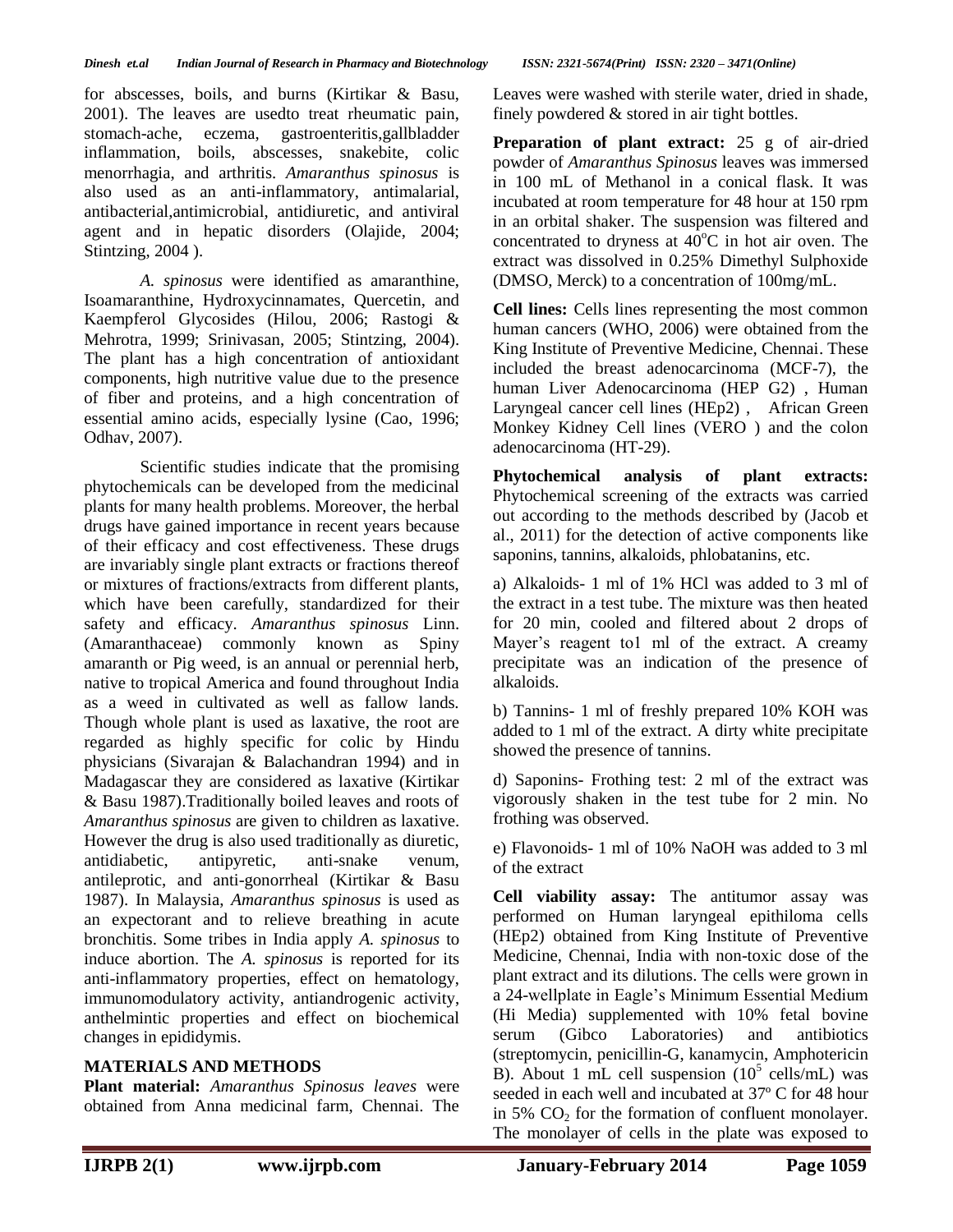various dilutions of the plant extract. The cell viability was measured using MTT assay (Mosmann, 1983) with MTT (5 mg/mL) and DMSO. This tetrazolium salt is metabolically reduced by viable cells to yield a blue formosan product measured at 540nm spectrophotometerically (Mosmann, 1983).Controls were maintained throughout the experiment (untreated wells as cell control and diluents treated wells as diluents control). The assay was performed in triplicate for each of the extracts. The mean of the cell viability values was compared to the control to determine the effect of the extract on cells. A graph was plotted against the % cell viability (HEp2 cells) Vs dilution of the plant extract.

**DNA Fragmentation:** Inter-nucleosome cleavage of DNA was analyzed as given below. *Detection of DNA*  Fragmentation—Brifely 1 x 10<sup>6</sup> was seeded in 6 well plates and allowed to settle and attach. Cells were then treated with the IC  $_{50}$  concentrations of Plant extracts for 24 h. For analysis of genomic DNA, cells were harvested and collected together with nonattached cells in the supernatant. Cells were resuspended in 0.5 ml of lysis buffer (50 mM Tris-HCl, 100 mM EDTA, 0.5% sodium dodecyl sulfate (pH 8.0) containing 0.1 mg/ml RNase A. After incubation at 37 °C for 30 min, extracts were treated with 1 mg/ml proteinase K at 37 °C. DNA was extracted with phenol/chloroform and Isoamyl alcohol with and precipitated with ethanol and stored in Tris EDTA Buffer and gel loading buffer was added and DNA was separated on a 1 % agarose gel. DNA in the gel was stained with Ethidium bromide, visualized under UV light, and photographed.

**Cell cycle analysis by flow cytometry:** HepG2 cells  $(5\times10^5)$  were seeded into a 6 well plates and precultured for 24 h. The cells were treated with IC  $_{50}$ Concentration of the extracts. The cells were trypsinized, washed twice with PBS, and suspended in 500µL PBS containing for 15 min on ice. The cell suspension was mixed with 5mL of cold 70% ethanol and stored at 4ºC until analysis. On the day of analysis, cells were washed twice with and resuspended in 1mLPBS. After incubation with RNase A (250µg/mL) for 30 min and staining with propidium iodide (PI, 10 µg/mL) for 10 min, cell cycle analysis was determined using the FACS system (BD Biosciences, San Jose, CA, USA). Histograms were generated and cell cycle analysis was carried Cell Quest software.

**DPPH radical scavenging activity:** The DPPH assay was performed according to the method of Brand-Williams et al. (28), with a few modifications. To 2 mL of extract solution made in methanol (at concentrations of 10, 20, 40, 60, 80, and 1000 μg/mL, respectively) 1 mL of DPPHsolution (0.2mM/mL methanol) was added and mixed vigorously.The mixture was incubated in the dark at 20 °C for 40 min. Absorbance was measured at 517 nm using a UV-Vis spectrophotometer with methanol as a blank. Butylated hydroxyl toludine (BHT) was used as a positive control. IC50 values for the percentage of DPPH radical scavenging were estimated

# **In-vitro Anti-inflammatory activity:**

**Membrane stabilizing activity:** This test was followed by the method described by (Chinnasamy Velmurugan, 2010) with some modifications. Whole human blood was obtained from a healthy human volunteer and transferred to heparinized centrifuge tube. The blood was washed three times with isotonic buffered solution (154 mM NaCl) in 10 mM sodium phosphate buffer (pH 7.4) for 10 minutes at 3000 rpm. The test sample consisted of stock erythrocyte (RBC) suspension (0.5 ml) mixed with 5 ml of hypotonic solution (50 mM NaCl) in 10 mM sodium phosphate buffered saline (pH 7.4) containing the BV extracts (0.2- 1.0 mg/ml) and indomethacin (0.1 mg/ml). The control sample consisted of 0.5 ml of RBC suspension mixed with hypotonic buffered saline solution alone. The mixtures were incubated for 10 min at room temperature and centrifuged for 10 min at 3000rpm and the absorbance of the supernatant was measured at 540 nm. Each experiment was carried out in triplicate and the average was taken. The percentage inhibition of haemolysis or membrane stabilization was calculated by following equation.

% Inhibition of haemolysis =  $100 \times (A1-A2/A1)$ 

Where: A1=Absorption of hypotonic buffered saline solution alone,

 $A2 =$  Absorption of test sample in hypotonic solution

**Effect on protein denaturation:** Test solution (1ml) containing different concentrations (50 - 250 μg/ml) of plant extracts and indomethacin (100 μg/ml) was mixed with 1ml of egg albumin solution (1mM) and incubated at  $27 \pm 1$  °C for 15 min. Denaturation was induced by keeping the reaction mixture at 70 °C in a water bath for 10 min. After cooling the turbidity was measured spectrophotometrically at 660nm. Percentage inhibition of denaturation was calculated from control where no drug was added. Each experiment was carried out in triplicate and the average was taken

**Statistical Analysis:** Results were expressed as mean values with  $\pm$  standard error of the mean (SEM). All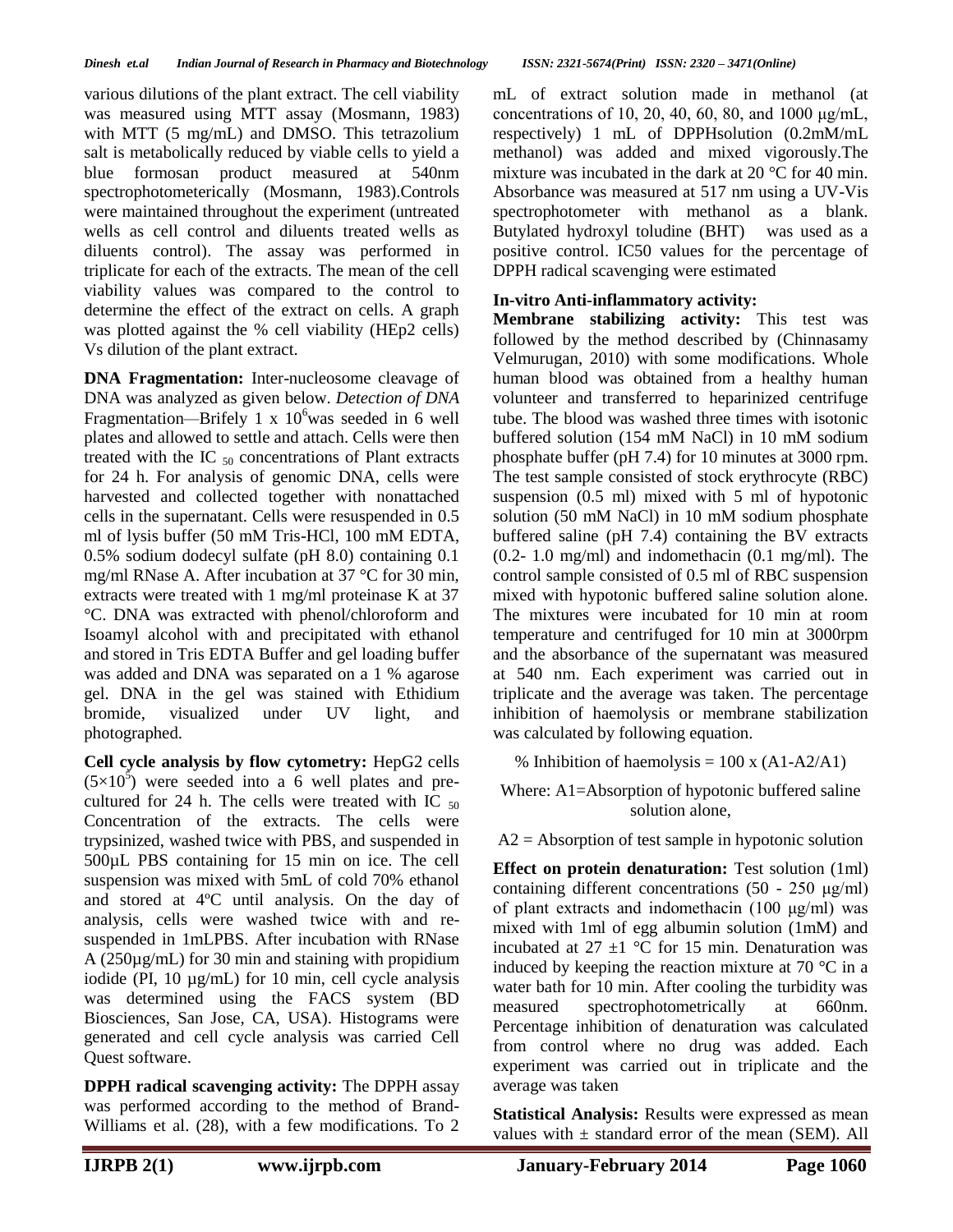showed IC 50 ranges from less than  $10\mu g/ml$ .

growth inhibition) by MTT assay. The extracts

**Membrane stabilizing activity:** In the study of membrane stabilization extract activity at concentration range of 1000µg/ml-10µg/ml protect significantly the erythrocyte membrane against lysis induced by hypotonic solution. Also indomethacin (100 µg/ml) offered a significant protection of the RBC's against the damaging effect of hypotonic solution. At a concentration of 1 mg/ml, the methanolic extracts of amaranthus spinosus showed 95.52% respectively, whereas indomethacin at 0.1 mg/ml showed 60.85 % inhibition of RBC

data werePerformed in triplicates and analyzed using Student t' test one-way ANOVA, where differences were considered significant at  $p \leq 0.05$ .

# **RESULTS**

**Phytochemical screening:**The Methanolic extracts showed the presence of alkaloids, flavonoids, proteins, steroids and anthroquinine and absence of tannins and saponins showed in Table 1.

# **DPPH Analysis:**

**The in- vitro antioxidant mechanism:** Extracts were subjected for the evaluation of antioxidant activity by using in vitro model systems. DPPH radical scavenging activity was observed in the extract.The results of the DPPH radical scavenging activity of Methanolic extracts of Amaranthus spinosus shows that it possesses very high percentage antioxidant activity, 98.22% at a concentration of 1000µg/ml. Cancer is one of the most widespread diseases in humans and there is considerable scientific and commercial interest in the continuing discovery of new anticancer agents from natural product sources. Currently, over 50% of drugs used in clinical trials for anticancer activity were isolated from natural sources or are related to them. A number of active compounds have been shown to possess anticancer activity; these include flavonoids, diterpenoids, triterpenoids, and alkaloids.Several mechanisms have been proposed to explain the cancer-preventive effects of plants. These include inhibition of mutagenesis by inhibiting the metabolism, inhibition of DNA adduct formation, free-radical scavenging, and effects on cell proliferation and tumor growth (Shukla, 2007)

Determination of Cytotoxicity by MTT assay is based on the formation of formazan blue colour due to reduction of MTT by mitochondrial Succinate dehydrogenase that was directly proportional to the number of viable cells and the absorbance was read out by 540 nm. The cytotoxicity study was carried out for the plant extract of *A.spinosus*. These extract was screened for its cytotoxicity against four different cancercell lines (HT 29, HEp G2, HEP 2 & MCF 7 ) at different concentrations to determine the IC50 (50%

| Table.1.Phytochemical Screening |        |
|---------------------------------|--------|
| <b>Contents</b>                 | 1mg/ml |
| Tanins                          |        |
|                                 |        |
| Saponins                        |        |
| Flavonoids                      |        |
| Alkaloids                       |        |
| Proteins                        |        |
| Steroids                        |        |
| Anthraquinones                  |        |

Table.2. *In-vitro* Antioxidant for methanolic extracts of *A. spinosus* 

haemolysis.

| Concentration | % DPPH Activity  |
|---------------|------------------|
| 1000          | $98.22 \pm 0.22$ |
| 750           | $91.25 \pm 0.56$ |
| 500           | $83.63 \pm 0.66$ |
| 250           | $75.12 \pm 0.45$ |
| 125           | $70.11 \pm 0.32$ |
| 100           | $65.32 \pm 0.45$ |
| 75            | $60.15 \pm 0.12$ |
| 50            | $55.23 \pm 0.66$ |
| 25            | $40.12 \pm 0.32$ |
| 10            | $33.12 \pm 0.18$ |
| Control       | 100              |

| indomethacin at concentration of $100\mu g/ml$ showed             |  |  |
|-------------------------------------------------------------------|--|--|
| significant inhibition $(62.52, \text{ and } 85.23\%)$ of protein |  |  |
| denaturation when compared with control.                          |  |  |

**Inhibition of Protein Denaturation:** The inhibitory effect of different concentrations of methanolic extracts on protein denaturation is shown in Table 3. A.spinosus extracts (6.25-250 μg/ml) showed significant inhibition of denaturation of egg albumin in concentration dependent manner. Methanolic extract of plant at concentration of 250 μg/ml and

**Cell cycle arrest on G2 /m phase:** G2/M Arrest in *Amaranthus spinosus* Extracts-treated HEP G 2 The profile of the DNA content of the plants extracttreated HEP G2 cells (62.5 µg/ml, 31.25 µg/ml and 15.625 µg/ml for 24 h) was obtained using flow cytometric analysis to measure the fluorescence of PI-DNA binding. The stage at which extract-induced growth inhibition occurred in cell cycle progression was determined, along with cellular distributions in the different phases after treatment. Figure show that the extract exposure resulted in progressive and sustained accumulation of cells in the G2/M phase in a dose-dependent manner. Furthermore, the percentage of S and G2/M phase cells increased, while those in the G1 phase decreased after treatment with the extracts. Our findings suggest that promotes cell growth inhibition by inducing G2/M phase arrest in cancer cells.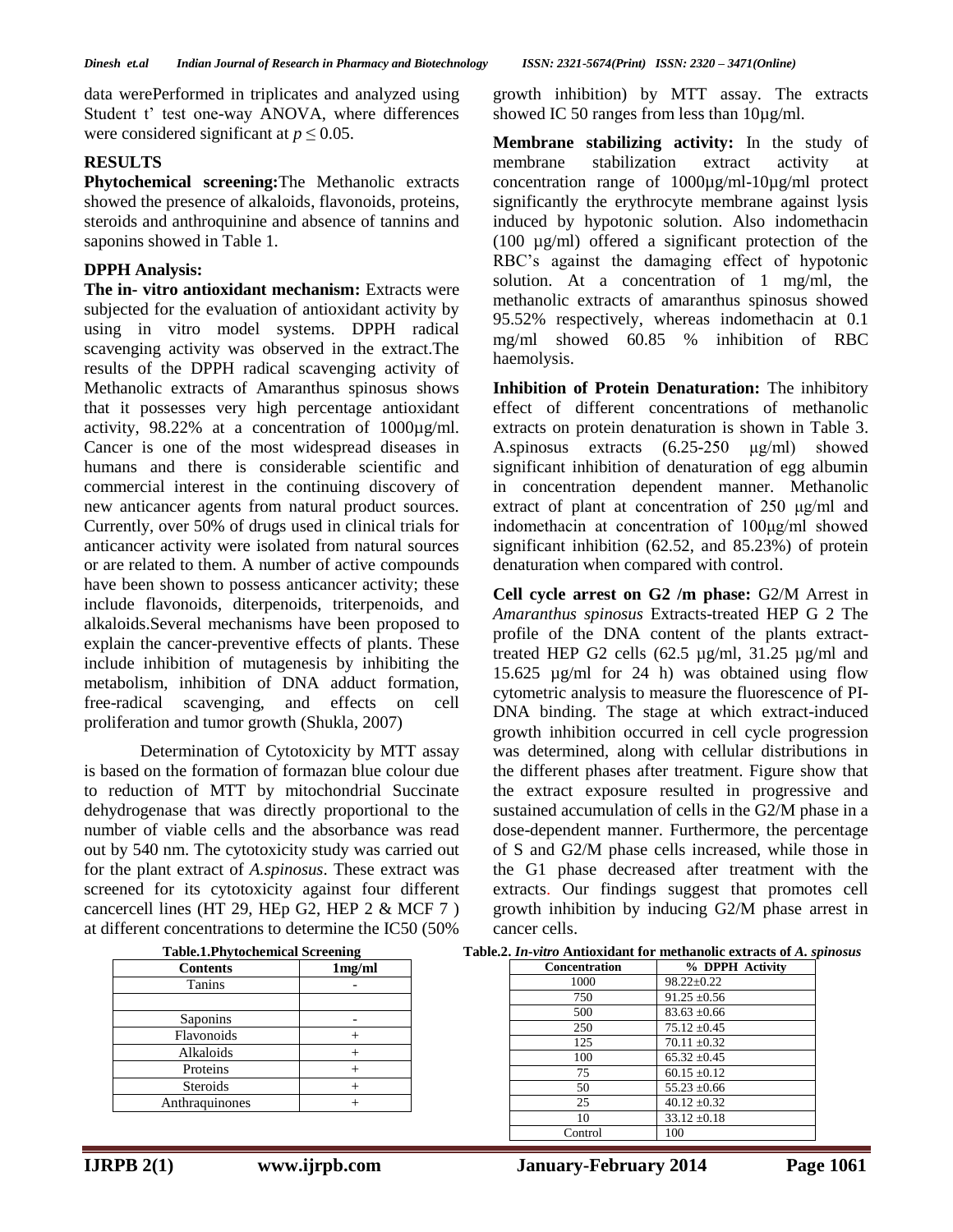| <b>Concentration</b> | <b>Amaranthus spinosus</b> |                    |                  |                  |                  |
|----------------------|----------------------------|--------------------|------------------|------------------|------------------|
| (mg/ml)              | HEp2                       | HEP G <sub>2</sub> | HU7              | <b>HT 29</b>     | <b>VERO</b>      |
|                      | $11.60 \pm 0.73$           | $14.61 + 0.44$     | $15.39 \pm 0.52$ | $18.56 \pm 0.95$ | $30.56 \pm 1.47$ |
| 2.5                  | $18.74 + 0.73$             | $20.49 \pm 0.62$   | $24.65 \pm 0.79$ | $24.25 + 0.23$   | $45.76 \pm 0.82$ |
| 1.25                 | $28.56 + 1.45$             | $31.92 + 1.24$     | $32.41 + 0.45$   | $29.83 + 0.58$   | $52.79 \pm 0.49$ |
| 0.625                | $41.96 + 0.72$             | $34.15 + 0.53$     | $38.35 + 0.79$   | $34.25 + 0.96$   | $68.97+0.87$     |
| 0.3125               | $48.21 \pm 1.46$           | $43.99 \pm 0.87$   | $53.71 + 0.79$   | $39.66 + 1.23$   | $76.24 \pm 0.73$ |
| 0.156                | $53.56 + 1.45$             | $51.64 + 0.47$     | $58.95 + 0.29$   | $48.53 + 0.95$   | $81.86 \pm 1.45$ |
| 0.078                | $61.60 + 0.73$             | $54.47 \pm 0.88$   | $61.64 + 0.79$   | $59.98 + 0.25$   | $84.78 \pm 0.98$ |
| 0.039                | $76.78 \pm 1.45$           | $75.58 \pm 0.47$   | $76.25 \pm 0.45$ | $64.52+0.32$     | $92.39 + 1.23$   |
| 0.0195               | $88.39 + 0.72$             | $82.62 \pm 0.46$   | $84.93 + 0.79$   | $74.56 \pm 0.58$ | $95.57 + 1.17$   |
| 0.09                 | $97.31 + 0.73$             | $96.24 \pm 0.47$   | $98.17 \pm 0.45$ | $88.93 \pm 0.65$ | $98.84 \pm 0.76$ |
| Cell control         | 100                        | 100                | 100              | 100              | 100              |





#### **Figure.2.Inhibition of cell cycle progression in liver cancer cell lines analysed by flow cytometry. (A)Cell control (B) to (d) different concentration of extract after 24h**

| <b>Concentration</b> | <b>Activity (% Protection)</b> | -, ---- - -, --- -------, ---<br>Standard From 100µg/ ml |
|----------------------|--------------------------------|----------------------------------------------------------|
| <b>1000</b>          | $95.52 \pm 0.08$               | 60.85                                                    |
| 750                  | $90.15 \pm 0.02$               | 51.23                                                    |
| 500                  | $84.45 \pm 0.15$               | 48.25                                                    |
| 250                  | $80.23 \pm 0.18$               | 44.52                                                    |
| 125                  | $75.56 \pm 0.26$               | 38.85                                                    |
| 100                  | $58.59 \pm 0.68$               | 35.56                                                    |
| 75                   | $48.85 \pm 0.45$               | 30.26                                                    |
| 50                   | $41.13 \pm 0.95$               | 25.56                                                    |
| 25                   | $32.26 \pm 0.35$               | 19.95                                                    |
| 10                   | $25.53 \pm 0.19$               | 15.65                                                    |
| Control              | ۰                              | --                                                       |

**DNA fragmentation Analysis:** Gel electrophoresis results revealed fragmentation in cells treated with 50 μg/ml concentration of methanol extract of Indigofera tinctoria, while DNA fragmentswere absent in the control cellsThe growth of the Cancer cells was markedly suppressed by the treatment at more than 15µg/ml , as compared with the control without treatment In the treatment with 31.25µg/ml of plants extracts for 24 h, we observed apoptotic changes, whichwere assessed by morphological parameters (nuclearcondensation and fragmentation) and DNA ladder formation in HEp G2 cells. These findings were further confirmed by the analysis of FACS using PI staining, as shown inFig.2. Taken together, it was indicated that the marked cytotoxicity by methanolic extracts was attributed to apoptotic cell death.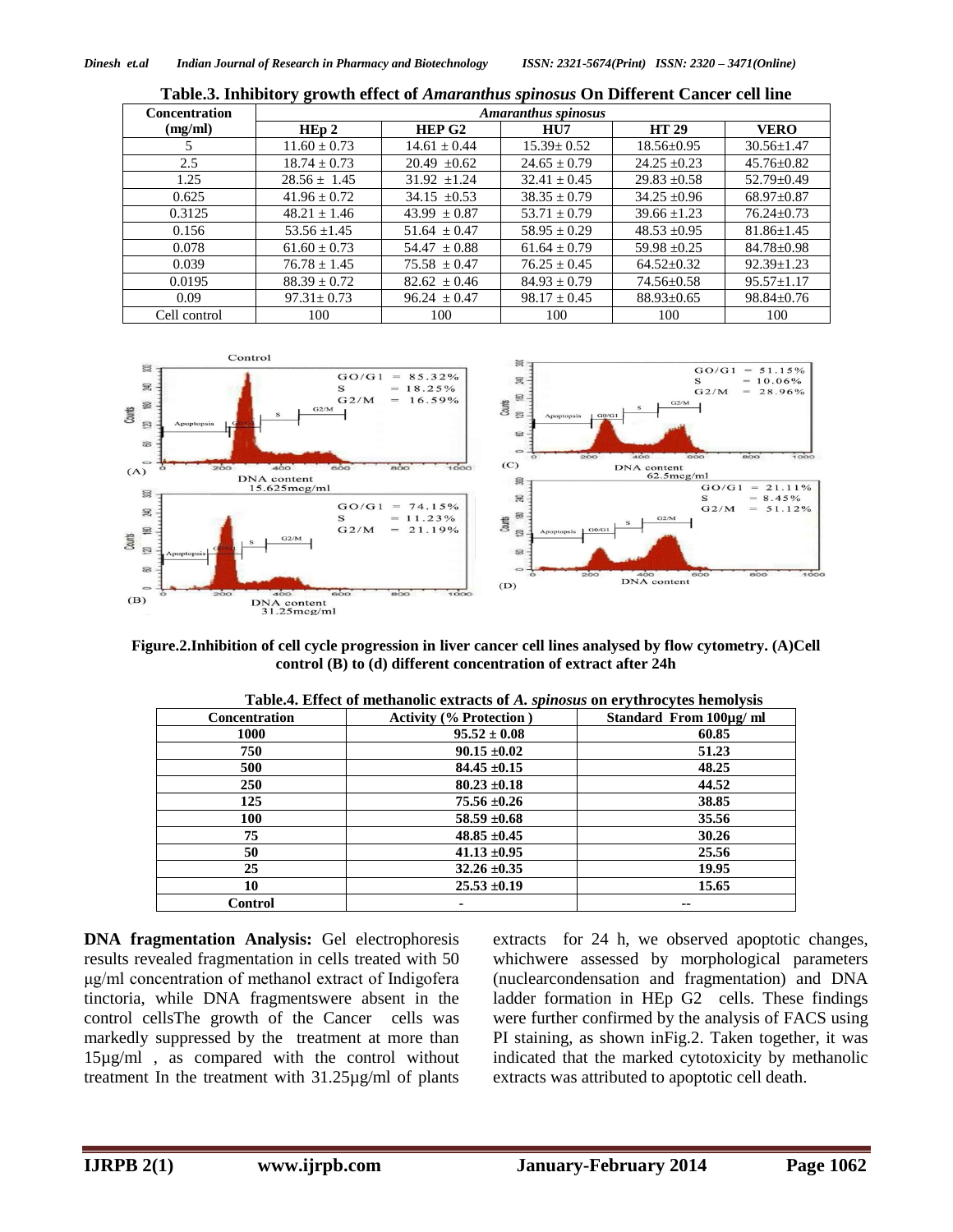| <b>Concentration</b> | Activity (% inhibition of protein | Standard (100mcg/ml) |
|----------------------|-----------------------------------|----------------------|
|                      | Denaturation)                     |                      |
| 250                  | 62.52                             | 85.23                |
| 200                  | 59.25                             | 78.95                |
| 150                  | 54.46                             | 75.56                |
| 100                  | 48.52                             | 68.95                |
| 75                   | 44.56                             | 59.24                |
| 50                   | 38.56                             | 55.62                |
| 25                   | 32.21                             | 48.25                |
| 12.5                 | 28.52                             | 41.12                |
| 6.25                 | 18.42                             | 33.29                |
| Control              |                                   |                      |

| Table.5. Effect of methanolic extracts of A. spinosus on Protein denaturation |  |
|-------------------------------------------------------------------------------|--|
|                                                                               |  |

#### **DISCUSSION**

Further research is needed to unravel the specific bioactive compounds responsible for the anticancer properties of the extracts of *A*. *spinosus* In conclusion; the study has not only established the anticancer property of the extracts of *A*. *spinosus* but also its antioxidant activity. Thus, the plant could be employed in ethno-medicine for the management of cancerous diseases. In this study, there may be compounds in *Amaranthus spinospus* extracts that can induce a cytotoxic action against various cancer cell lines and initiate cell death. The American National Cancer Institute guidelines set the limit of activity for crude extracts at a 50% inhibition (IC50 value) of proliferation of less than 30 μg/ml. The plants exhibited various responses depending on the cell line used. Thepercentage of plant extracts with IC50 values less than 30 μg/ml was against HEP G2, MCF-7 and HT-29 cells anticancer activity against all three cell lines, with an IC50 value of less than 30 μg/ml.

Inflammation is the response of living tissues to injury. It involves a complex array of enzyme activation, mediator release, and extravasations of fluid, cell migration, tissue breakdown and repair. The vitality of cells depends on the integrity of their membrane, exposure of RBC's (red blood corpuscles) to injurious substances such as hypotonic medium results in lysis of its membrane accompanied by haemolysis and oxidation of hemoglobin. The hemolytic effect of hypotonic solution is related to excessive accumulation of fluid within the cell resulting in the rupturing of its membrane. Such injury to RBC membrane will further render the cell more susceptible to secondary damage through free radical induced lipid peroxidation. It is therefore expected that compounds with membranestabilizing properties, should offer significant protection of cell membrane against injurious

substances Compounds with membrane-stabilizing properties are well known for their ability to interfere with the release of phospholipases that trigger the formation of inflammatory mediators

The exracts has shown significant membrane stabilizing property, which suggests that its antiinflammatory activity observed in this study, may be related to the inhibition of the release of phospholipases that trigger the formation of inflammatory mediators like Prostoglandinand Leukotriene etc through COX (cyclooxygenase) and LOX (lipooxygenase) pathway.

Denaturation of proteins is a well documented cause of inflammation and rheumatoid arthritis. Several anti-inflammatory drugs have shown dose dependent ability to inhibit thermally induced protein denaturation. Ability of BV extract to bring down thermal denaturation of protein is possibly a contributing factor for its anti-inflammatory activity.The anti-inflammatory activity ofplant extracts found may be due to the presence of therapeutically active flavonoids.

# **CONCLUSION**

Our study provides evidence that methanolic extracts of *Amaranthus spinosus*have the ability to inhibit cell proliferation and induce apoptosis in cancers of breast, colorectal, liver and normal cell lines. So the plant extracts also have the properties of anti-inflammatory and antioxidant at different dose levels. In conclusion, that *in-vitro* data demonstrate that consumption of the parts of these plants or ingestion of extract may impart anticancer effects. Further studies are required to elucidate the precise molecular mechanisms and targets for cell growth inhibition which will allow the rationale design for more effective molecules for the eventual use as cancer chemo-preventive or therapeutic agents.